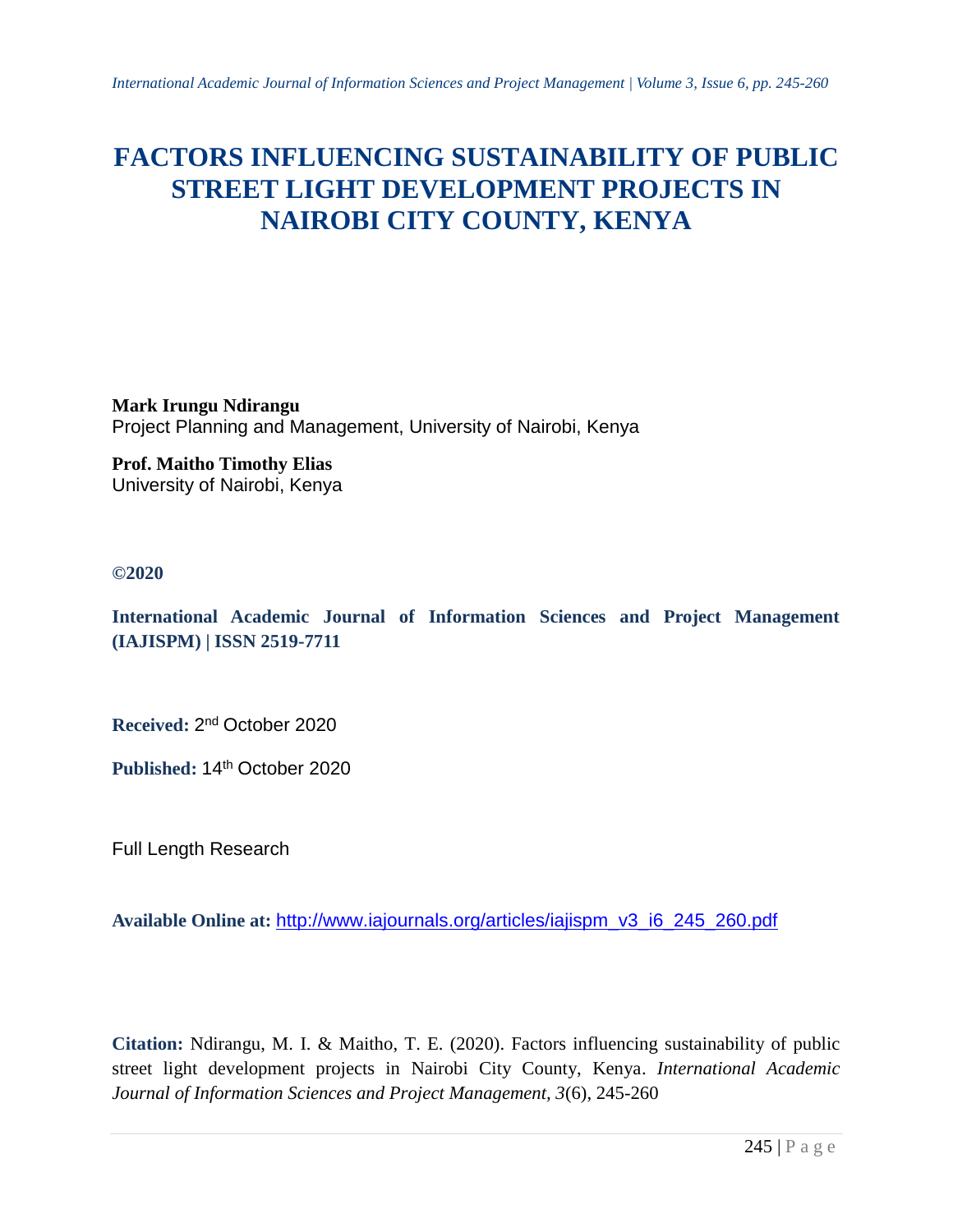# **ABSTRACT**

Electricity is pervasive in all industrialized countries and largely absent in the developing world: about 1.6 billion people world-wide lack access to electricity. In recent decades, attempts have been made to increase project success and strengthen project management through a variety of tools. However, several community-based street lighting projects have been started and failed and others struggle to survive in Nairobi County. The purpose of the study was to evaluate factors influencing sustainability of public street light development projects in Nairobi City County. The objectives of the study were to establish the influence of technical longevity, stakeholder participation, technological attributes and project financing on sustainability of public street light development projects in Nairobi City County. A descriptive research design was applied in this study. The study was conducted at the Nairobi City County offices and the population of interest is the electrical department. The department is responsible for formulation of street lighting plans and installations as well as their maintenance. The respondents were all the eight engineers, all the twenty-five supervisors and technical employees in the electrical section of engineering department. The population also included contractors and community leaders (administrators). Stratified random sampling technique was used in coming up with a sample of 174 out of the total

population of 319. Primary data was collected from the staff working at Nairobi City County using a self-administered semi structured questionnaire. Data was analyzed using descriptive statistics such as frequencies, percentages, mean score and standard deviation. In addition, multiple regressions were used to measure the strength of the relationship between the dependent and independent variables. Tables were used to present the data collected for ease of understanding and analysis. The study found that technical longevity, stakeholder involvement / participation, financing / funding and technological attributes influence sustainability of public street light development projects in Nairobi County. The study concluded that technical longevity having the greatest effect on sustainability of public street light development projects in Nairobi County followed by financing/funding then technological attributes while stakeholder involvement/participation having the least effect on sustainability of public street light development projects in Nairobi County. The study recommended that management team of Nairobi County Government should consider operation competency when initiating a project of Public street light development.

*Key Words: technical longevity, stakeholder participation, technological attributes, project financing and stainability, public street light development projects*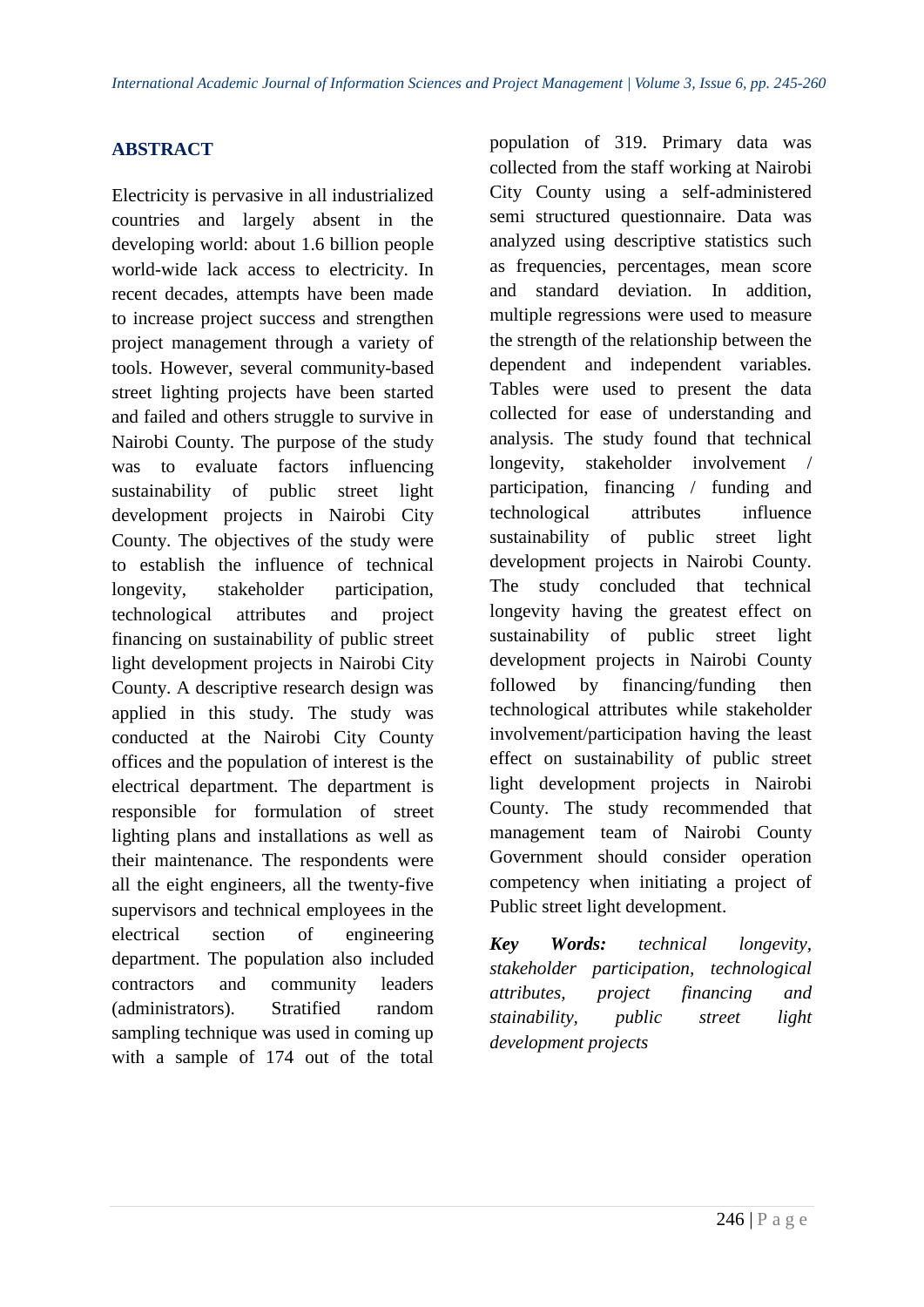## **INTRODUCTION**

Electricity is pervasive in all industrialized countries and largely absent in the developing world: about 1.6 billion people world-wide lack access to electricity (Letza & Sun 2012). Even though many would consider electricity to be a marker for development, and despite several historical episodes of wide-spread electrification in developed countries (for example, the rural electrification of America in the 1930s), we know little about the direct effects that new access to modern energy infrastructure will have on the process of development. 121 million people living in towns and cities in sub-Saharan Africa do not have access to electricity. Projects such as The Lighting Africa project have been designed to address the lighting needs of low-income households and businesses (Faull, 2004). The project was meant to offer a lighting alternative for low-income consumers who relied on kerosene lamps, candles or battery powered torches. The project also aimed to contribute to the realization of the Millennium Development Goals (MDGs) by reducing poverty and enhancing quality of life for low-income households (Saghir, 2005).

In addition, electricity is an essential commodity in the modern era for enjoying the quality of life, and at the same time, it is an indispensable input in economic and social development. Despite its importance, access to electricity is limited in many developing countries (Oda & Tsujita, 2011). Street lighting is one of the most important parts of a city's infrastructure where the main function is to illuminate the city's streets during dark hours of the night (Wambugu, 2014). Providing street lighting is one of the most important and expensive responsibilities of cities. Street lighting can account for  $10 - 38%$  of the total energy bill in typical cities worldwide (NYCGP, 2009).

In recent decades, attempts have been made to increase project success and strengthen project management through a variety of tools. Examples include the sustainable livelihoods framework and project cycle management (DFID 2010). The frameworks seek to help practitioners understand the project process and consider issues which are important to sustainability. They have been adopted by governments and international development institutions such as DfID, UNDP, and Oxfam (CCI, 2010). The concepts have also been adapted to specific issues such as environment or gender in development (Sustainable Business, 2012).

Sustainability of these projects is crucial. In this case, sustainability means that once a project has been rolled out, it continues to work overtime (Clarke, 2008). More specifically for this research, it implies the ability to recover from technical breakdown in the scheme. Built into common conceptions of the term are notions of minimal external support, national and county government financing and the continuation of a beneficial service over time (Jones, 2012). It is estimated that 35% of all street lighting projects in sub-Saharan Africa are not functioning (Baumann, 2005), and despite the frequency with which it appears in development discourse, the reality of sustainability remains elusive.

Sustainability pertains to a multiple of aspects with institutional, social, technical, environmental and financial dimensions (Akaki, 2009). This accounts for the fact that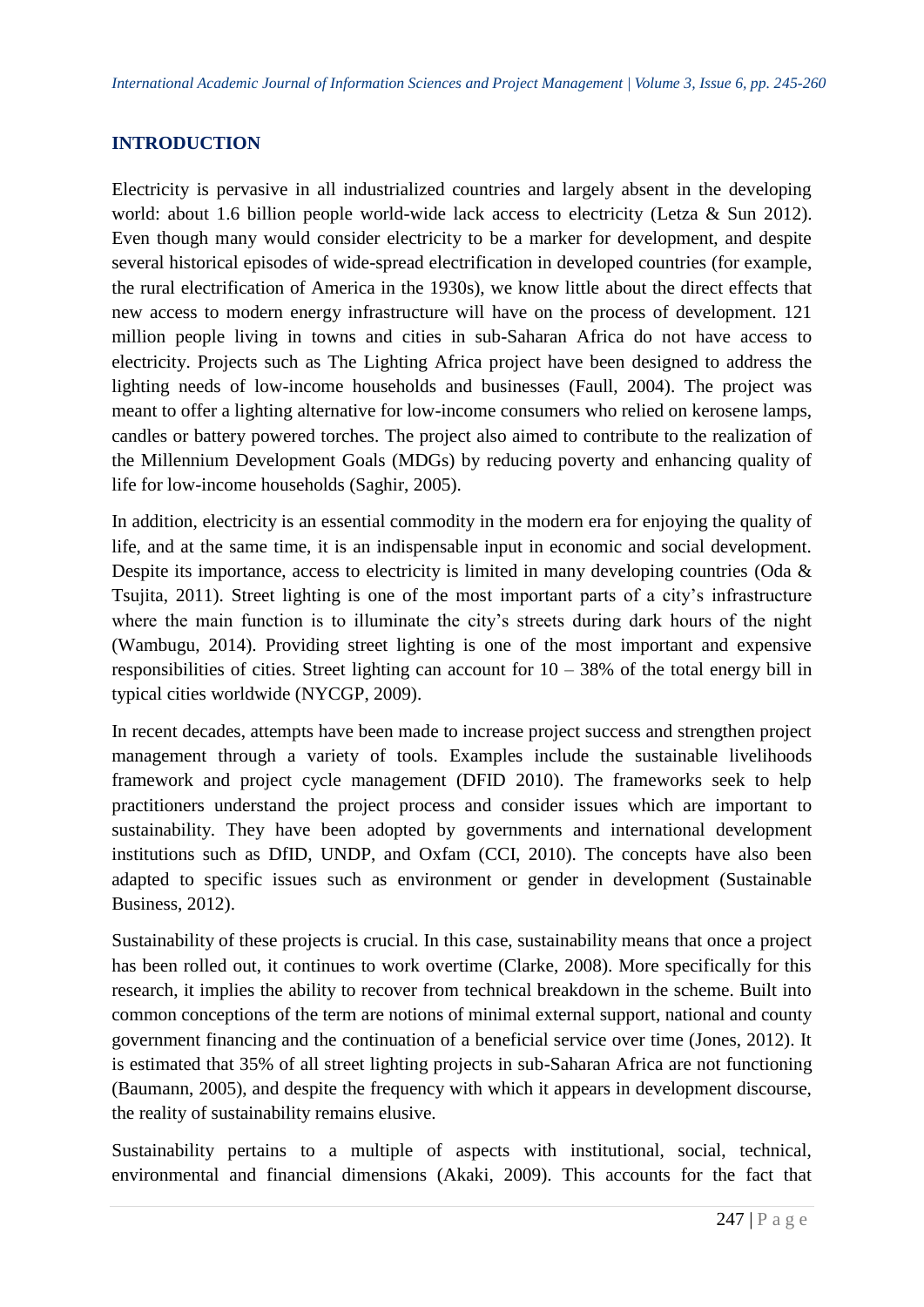understanding and measuring sustainability is so difficult, and why solutions are highly context specific. Practical responses to the challenge of sustainability are being tested and used by development practitioners the world over. Due to the widespread trend in developing countries of the devolution of responsibility for street lighting projects from governments to urban areas, many of the interventions aimed at improving sustainability are taking place at the city level. The use of appropriate technologies which are low cost, easy to maintain, simple to use and readily available is one response to the challenge of sustainability (Bastakoti, 2009).

During the year 1807, gas derived from coal was used to light the Westminster Bridge in London. Baltimore became the first American city to have its streets lit up in 1816 using this primeval model. Modern street lights, as we know them today, were first put up in Paris (City of Lights) with actual electric arc lamps lining the streets. Arc lights had two major disadvantages. Firstly, they emitted an intense harsh yellow light which caused light pollution and secondly, they were maintenance intensive as the lamps required constant replacement. In 1879, incandescent light bulbs were invented. The first street to be lit with the new technology was Newcastle, England. Africa experienced its first street lights in 1882 at Kimberly, South Africa (Kenya Power Company, 2014).

As innovations into street lighting progressed, high-intensity discharge lamps were invented and are still commonly used for today's lighting needs. Street lights are made up of a number of features. Firstly, a structural system consisting of poles and the pole's foundation; secondly, the electrical system consisting of ballasts and service cabinets (fuse box); and lastly, the optical system made up of a luminaire (New York City Global Partners, 2011).

The most common reasons for inefficient street lighting systems include; selection of inefficient street lamps, poor design and poor maintenance practices (Mandri-Perrott, 2012). Existing street lights can be retrofitted or replaced to increase energy efficiency. To retrofit is to add a component or accessory to something that already exists. The decision to retrofit or to replace new street lights should be based on the purpose and lighting requirements of the roadway, age of existing lighting infrastructure and whether existing poles can be used with replacement of luminaires or new poles have to be put up (New York City Global Partners, 2011).

The Kenya government has made efforts to create an enabling environment for development by improving infrastructure (roads, electricity, IT, communications, water, market access) which provide opportunities to poor people and their communities (International Monetary Fund (IMF), 2008). The first electricity supplying company in Nairobi was the Nairobi Power and Lighting Syndicate (NP&LS) founded in the year 1908 by Clement Hertzel. The company merged with Mombasa Electric Power and Lighting Company (MEP&LC) to form the East African Power and Lighting Company (EAP&L) which had exclusive rights to supply electricity in Kenya. In 1954, the Kenya Power Company (KPC) was created with the Kenyan government's partial ownership– to be managed by EAP&L. EAP&L was renamed Kenya Power and Lighting Company Limited (KPLC) in 1983 (Kenya Power Company, 2014).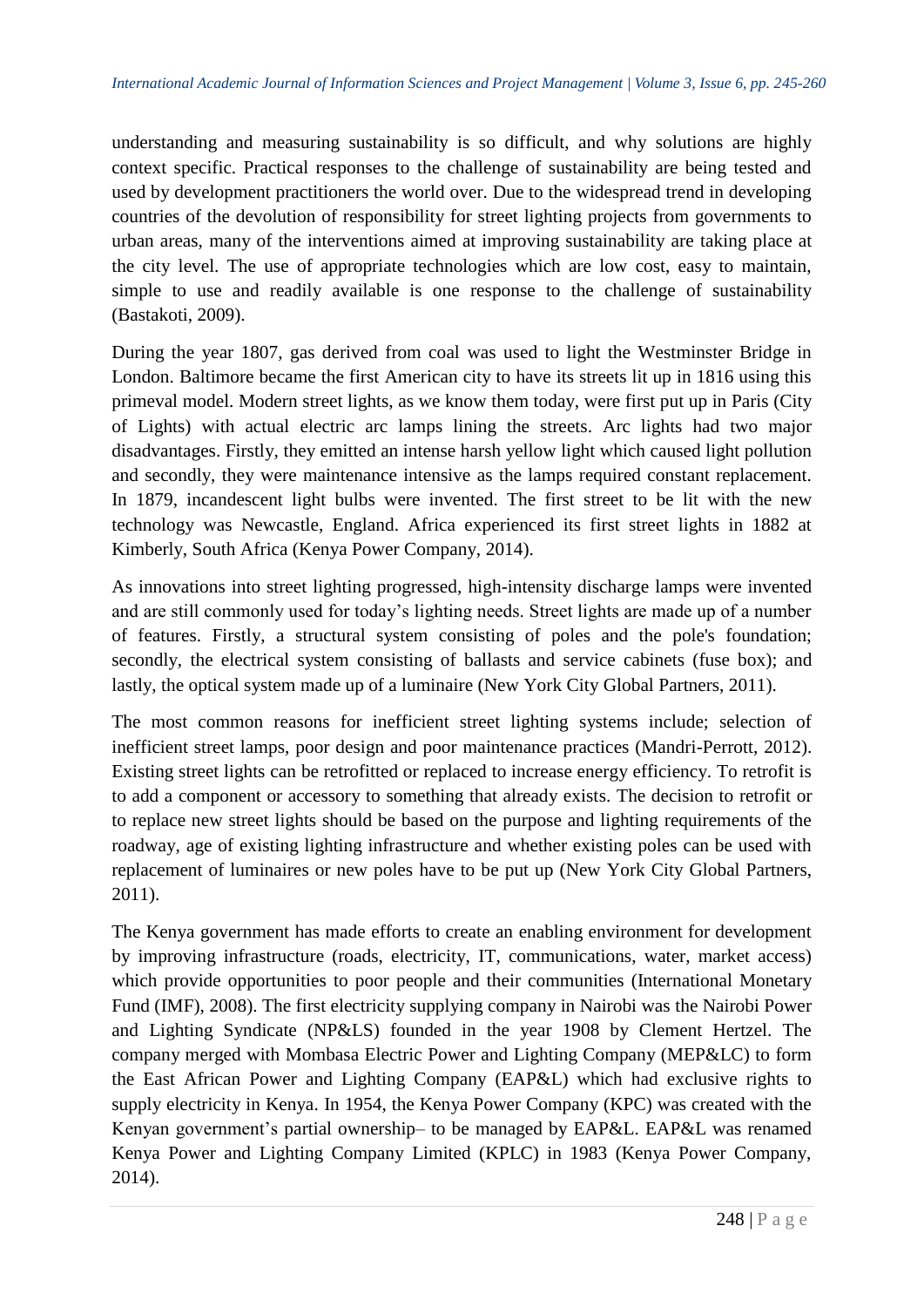Nairobi's first street lights consisted of oil lamps, with extremely inefficient lighting as there was no electricity supply. The first modern street lighting project in Nairobi was done in 1910. One major opportunity that economical usage of energy in street lighting can grant to Kenya is the achievement of Vision 2030. The economic pillar of the Vision 2030 targets the tourism, agriculture, IT manufacturing, wholesale/retail trade, and financial services which require sufficient energy to run effectively and efficiently (Wambugu, 2014).

According to Un-Habitat (2015), Informal settlements are home to more than 60% of Nairobi's population. They are generally described as havens of crime lacking modern energy, sanitation and other social amenities. There is strong evidence linking poor lighting to high levels of crime and insecurity as a result of which many commercial and productive activities in informal settlements stop at nightfall (Kenya Power and Lighting, 2014). The Adopt a Light Slum Lighting project had the objective of lighting public spaces in informal settlements in Nairobi in order to improve security and make them safer for residents. The main force behind the project was Adopt a Light Limited an advertising company headquartered in Nairobi. Project partners included the Nairobi City Council, the Kenyan Parliament through the Constituency Development Fund, private sector companies and the communities in the informal settlements targeted by the project. A total of 33 high light masts were installed in informal settlements in Nairobi including Kibera, Mathare, Korogocho, Huruma, Kawangware and Kangemi. The masts served in excess of 500,000 people in 150,000 households (Mwangi, 2012). An evaluation of the project conducted by Ipsos Synovate Kenya Limited concluded that in addition to improving neighborhood security, the project had succeeded in providing a conducive environment for productive economic activities. Business hours had increased within the lit areas. Fewer cases of mugging and harassment were recorded in the lit areas compared to unlit areas (Un-Habitat, 2015).

## **STATEMENT OF THE PROBLEM**

Lighting accounts for about 17.5% of global electricity use with the largest share used in commercial and public buildings, followed by residential lighting, industrial sector lighting and outdoor/street lighting (The Climate Group, 2012). Street lighting is viewed as a social facility which is a key indicator of the comparative socio-economic development position of a country. It contributes to improved road safety for pedestrians and drivers alike; it reduces criminal activities in the cities and towns. Streetlights also play an important role in improving the general business and living climate of urban and peri-urban areas (Baumann, 2005). Several community-based street lighting projects have been started and failed and others struggle to survive in Nairobi County (Magutu, 2010). Such development projects include street lighting installation at Kangundo Road which was completed after a long time but some of the lights never worked while some have already been vandalized high masts at Kahawa West and security lighting installation at Githurai Ward were initially working but at present some do not work. Public lighting installation at Kangemi and Kawangware were successfully installed but left idle due to standoff between the government and Kenya power company (Wambugu, 2014). Other projects such as Nile Road street lighting was awarded, however, the contractor had not yet reported on site two years later. Similarly, the high mast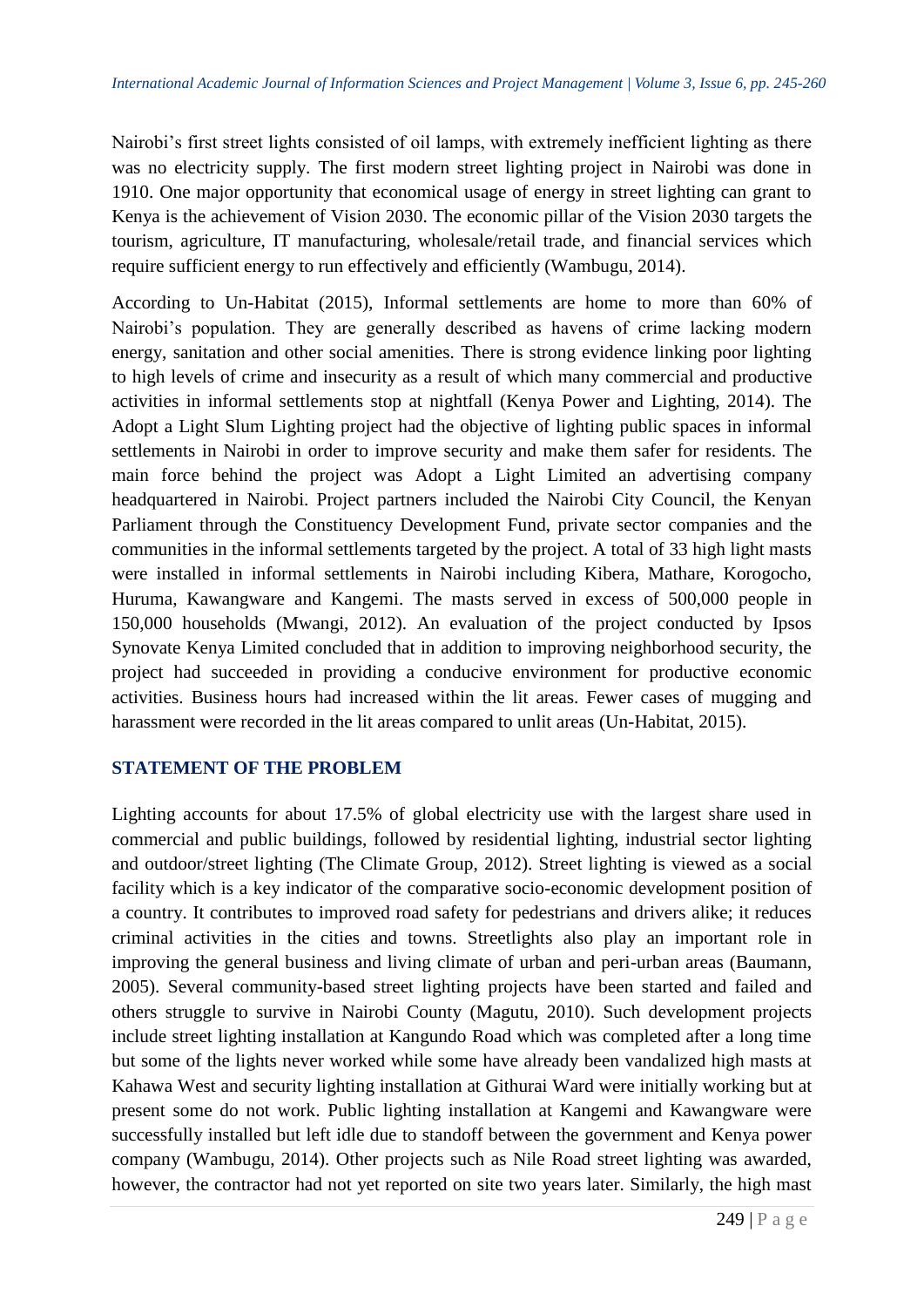security light at Central Park which was meant to provide reduced acts of crime was successfully completed but no longer in use (Wafula, 2013). In addition street light project in Roysambu area, three years later the contractor is yet to possess site. Similarly, Public street lighting at Laini Saba in Kibera was completed and county government is awaiting letter of discharge from contractor, however, some of the posts have already been knocked down. Lack of training, low support by community development officials and lack of community involvement, insufficient funds, poor management and lack of coordination are some of the reasons put forward for the failure of these projects (Wambugu, 2014). King'ara (2006) conducted a study on procedural fairness and the privatization of public services: a case study of the street lighting contract between Nairobi City Council and Adopt-a- Light Limited, Rukwaro (2006) researched on urban street design and standards in architecture while Wambugu (2014) conducted a study on formulation and implementation of operations strategy for energy-efficient street lighting: the case of Nairobi City County. However, none of the researchers has considered factors influencing sustainability of public street light development projects in Nairobi County. This study therefore sought to establish the factors that influence sustainability of public street light development projects in Nairobi County.

#### **PURPOSE OF THE STUDY**

The purpose of the study was to evaluate factors influencing sustainability of public street light development projects in Nairobi City County.

## **SPECIFIC OBJECTIVES**

- 1. To assess the influence of technical longevity on sustainability of public street light development projects in Nairobi City County.
- 2. To evaluate how stakeholder participation influences sustainability of public street light development projects in Nairobi City County.
- 3. To determine the influence of technological attributes on sustainability of public street light development projects in Nairobi City County.
- 4. To establish the influence of project financing on sustainability of public street light development projects in Nairobi City County.

## **THEORETICAL FRAMEWORK**

A theoretical framework is a group of related ideas that provides guidance to a research project or business endeavor (Zima, 2010). The study was anchored on the diffusion technology theory supported by constraints management theory and instrumental stakeholder theory.

## **Diffusion Technology Theory**

According to Basu, Fernald and Shapiro (2010) most cross-country differences in per capita output are due to differences in total factor productivity (TFP), rather than to differences in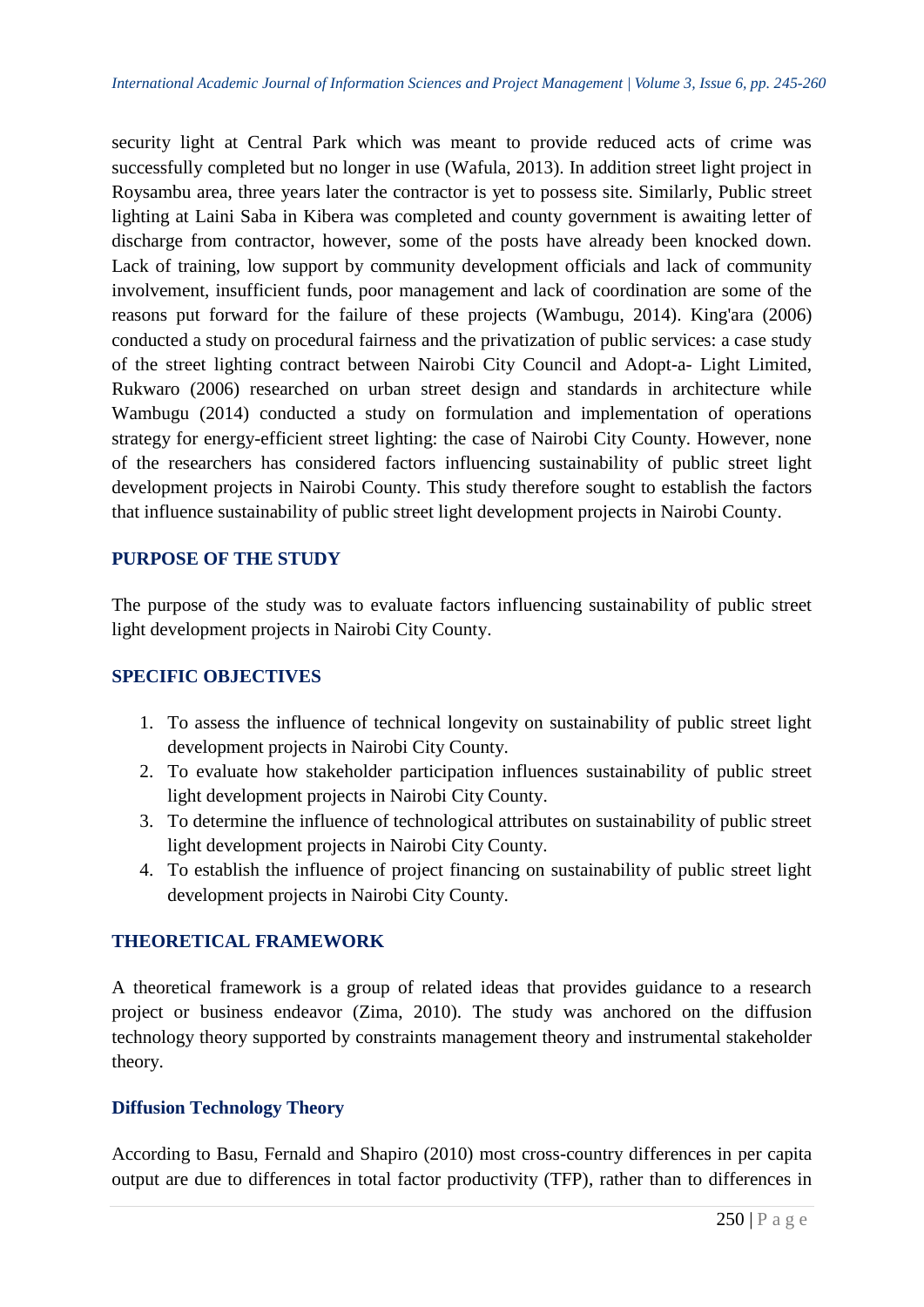the levels of factor inputs (Basu, Fernald  $\&$  Shapiro, 2010). The studies concluded that these cross-country TFP disparities can be divided into two parts: those due to differences in the range of technologies used and those due to non-technological factors that affect the efficiency with which all technologies and production factors are operated. In order to advance its technology, a firm must make an investment. The size of the investment depends on the size of the technology adoption barriers in the firm country.

Technological diffusion is the process by which innovations (new products, new processes or new management methods) spread within and across economies. According to Parente & Prescott (2011), most industry studies suggest that the adoption of a new technology requires investment in capital, with a substantial fraction taking the form of investment in intangible capital (Parente & Prescott, 2011). A poorer country has the potential to realize large increases in productivity once the institutional arrangements of that country change so as to allow individuals to keep more of the returns on their investments, and these new institutional arrangements are expected by individuals to survive into the future. This is because poorer countries are most likely to adopt technologies that already have been successfully adopted in richer countries. Consequently, poorer countries will have available to them more information of what to do for successful adoption.

#### **Constraints Management Theory**

The roots of CM can be traced to the development of a production scheduling software package known as Optimized Production Technology (OPT) in the late 1970s. Since then, CM has evolved from a manufacturing scheduling method to a management philosophy that can be used to understand and improve the performance of complex systems. Eliyahu Goldratt, the founder of CM, claimed that it is a theory of managing manufacturing organizations (Fellows, 2008). Love (2005) argues that the scientific methods of CM have provided a theory to communicate and enhance organizational performance. Although aspects of the theory of CM have been made explicit (Wambugu, 2014), underlying constructs of CM have not been identified. Brian (2013) argued that if CM is to be accepted as a general theory, then the theory must be empirically developed and tested. In essence, the theory says that the higher the degree of throughput orientation, the greater organizational performance will be. The three dimensions of throughput orientation are organizational mindset, performance measurement systems, and decision making. Companies that are high on all three dimensions would be expected to have better performance than companies that are low on one or more of the dimensions.

## **Instrumental Stakeholder Theory**

The origin of the stakeholder concept lies in the business science literature (Freeman, 1984), and may be traced back even as far as Adam Smith and is The Theory of Moral Sentiments. Its modern utilization in management literature was brought about by the Stanford Research Institute, which introduced the term in 1963 to generalize and expand the notion of the shareholders as the only group that management needed to be sensitive towards (Jongbloed et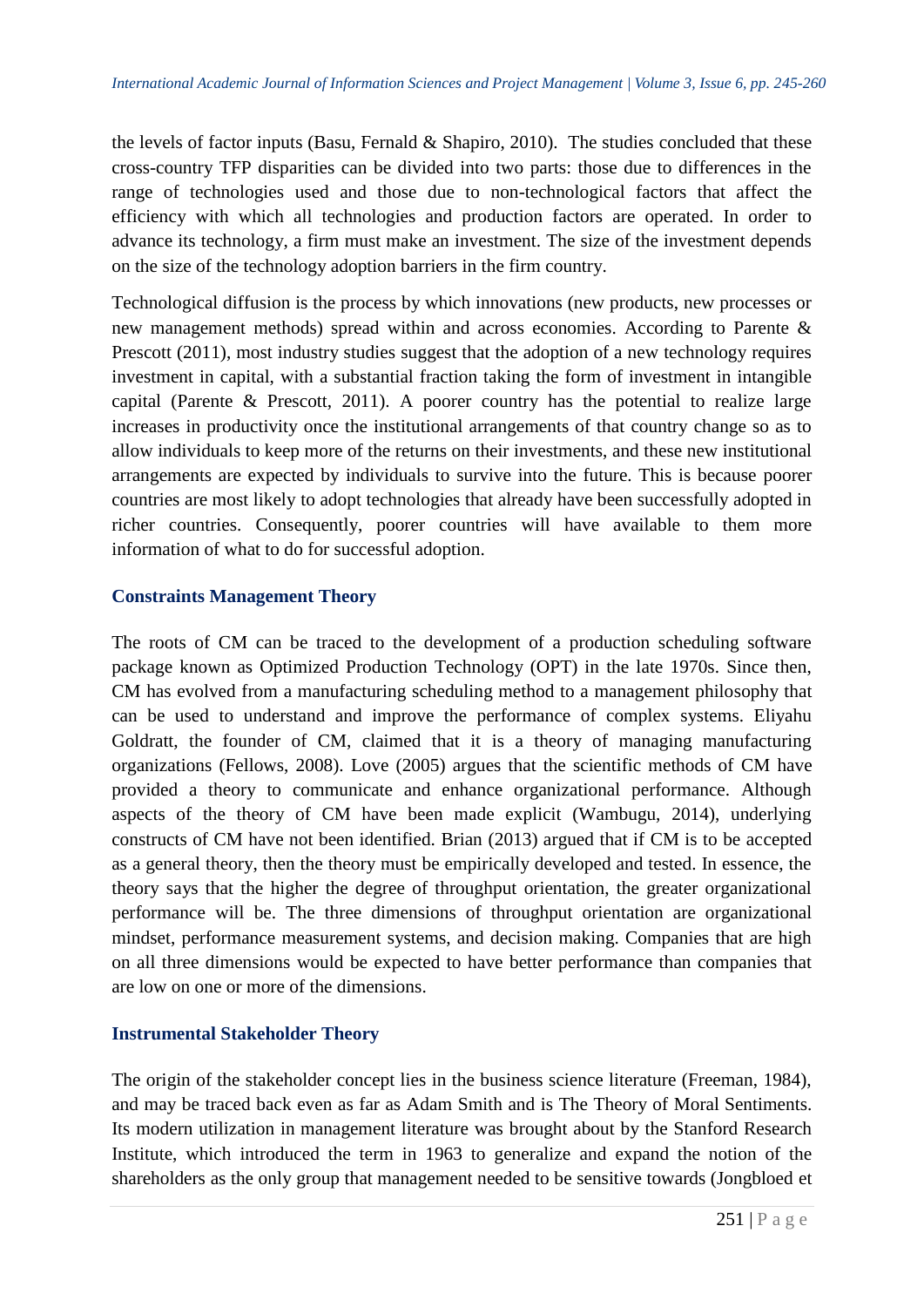al., 2008). Within this perspective, Freeman (1984) argued that business organizations should be concerned about the interests of other stakeholders when taking strategic decisions. Although a relatively longstanding term, the development of stakeholder theory was set in motion by the work of Freeman (1984). The objective of his work was to delineate an alternative form of strategic management as a response to rising competitiveness, globalization and the growing complexity of company operations. As time went by, the stakeholder concept has taken on greater importance due to public interest, greater coverage by the media, concerns about corporative governance and its adoption as a policy within the scope of the Third Way (Hutton, 1999; Greenwood, 2008).

However, despite the countless definitions and differing emphasizes, which may result in distorted conceptual interpretations (Friedman and Miles, 2006), a large majority of studies adopt the definition idealized by Freeman (1984) that individuals or groups may influence or be influenced by the scope of organizational objectives. Within this concept, a person, an informal group, an organization or an institution may all be stakeholders. Mitchell et al. (1997) state that the Freeman (1984) definition is so broad that it opens up an infinite scope for stakeholders as even climatic factors may play this role. Hence, there is a need to establish limits to the extent of stakeholders. To this end, Freeman and Evan (1990) reduce the organizational environment to a multilateral agreement between an organization and its stakeholders.

## **RESEARCH METHODOLOGY**

## **Research Design**

A descriptive research design was applied in this study. Descriptive research gives researchers the opportunity to use both quantitative and qualitative data in order to find data and characteristics about the population or phenomenon that is being studied (Mugenda & Mugenda, 2003). The data collection for descriptive research presents a number of advantages since it can provide a very multifaceted approach using interviews, observations, questionnaires and participation.

## **Population of the Study**

The study was conducted at the Nairobi City County offices and the population of interest is the electrical department. The department was responsible for formulation of street lighting plans and installations as well as their maintenance. The respondents were all the eight engineers, all the twenty-five supervisors and technical employees in the engineering department. The population also included contractors and community leaders (administrators).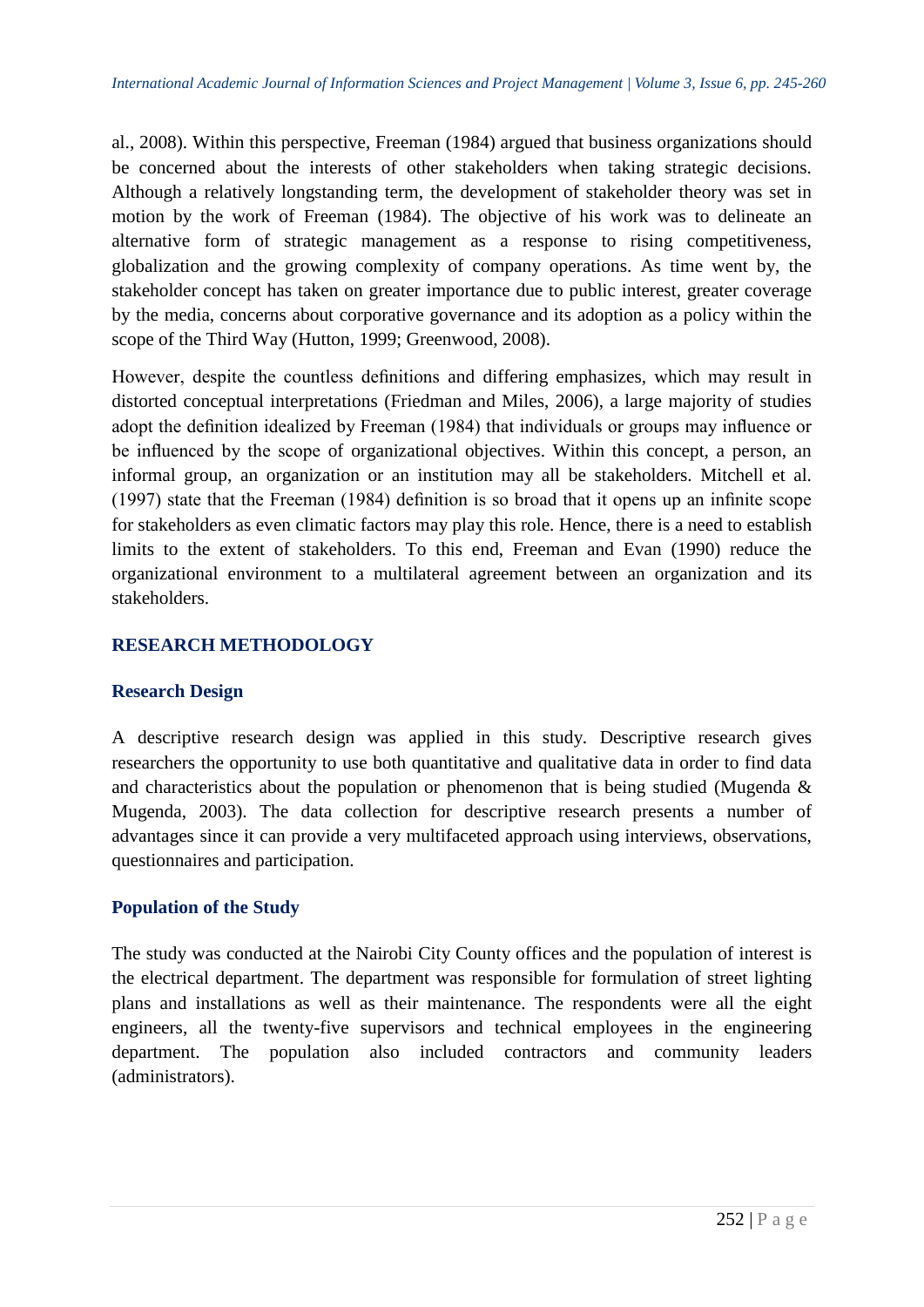## **Sampling Procedures**

A sample population of 174 was arrived at by calculating the target population of 319 with a 95% confidence level and an error of 0.05 using the formula taken from Kothari (2004). The study selected the respondents using stratified proportionate random sampling technique.

#### **Data Collection Instruments**

The primary research data was collected from the management staff working at Nairobi City County using a self-administered semi structured questionnaire. Secondary data was collected from the Nairobi City County records, including the Workbook and Service Charter Manual and was used to supplement primary data as well as to give insights into current developments towards sustainability of street lighting.

## **Data Collection Procedure**

On the primary data, questionnaires were used to collect data. The researcher administered the questionnaire individually to all respondents. Care and control by the researcher was exercised to ensure all questionnaires issued to the respondents was received. To achieve this, the researcher maintained a register of questionnaires, which was sent and received. The questionnaire was administered using a drop and pick later method to the sampled respondents.

## **Data Analysis Techniques**

The returned questionnaires were checked for consistency, cleaned, and the useful ones coded and analyzed using the Statistical Package for Social Sciences (SPSS version 21) computer software. A descriptive analysis was employed such as means, standard deviation and frequency distribution. The quantitative data was measured in real values by normalizing. In addition, multiple regression was used to measure the strength of the relationship between the dependent and independent variables. The regression equation was:

## $Y = \beta_0 + \beta_1 X_1 + \beta_2 X_2 + \beta_3 X_3 + \beta_4 X_4 + \alpha$

Where: Y is Sustainability of public street light development projects;  $\beta_0$  is the regression coefficient/constant/Y-intercept;  $β_1$ ,  $β_2$ ,  $β_3$ ,  $β_4$  are the slopes of the regression equation;  $X_1$  is the Technical Longevity independent variable;  $X_2$  is the Stakeholder Participation independent variable;  $X_3$  is the Technological attributes independent variable;  $X_4$  is the Financing attribute independent variable;  $\alpha$  is an error term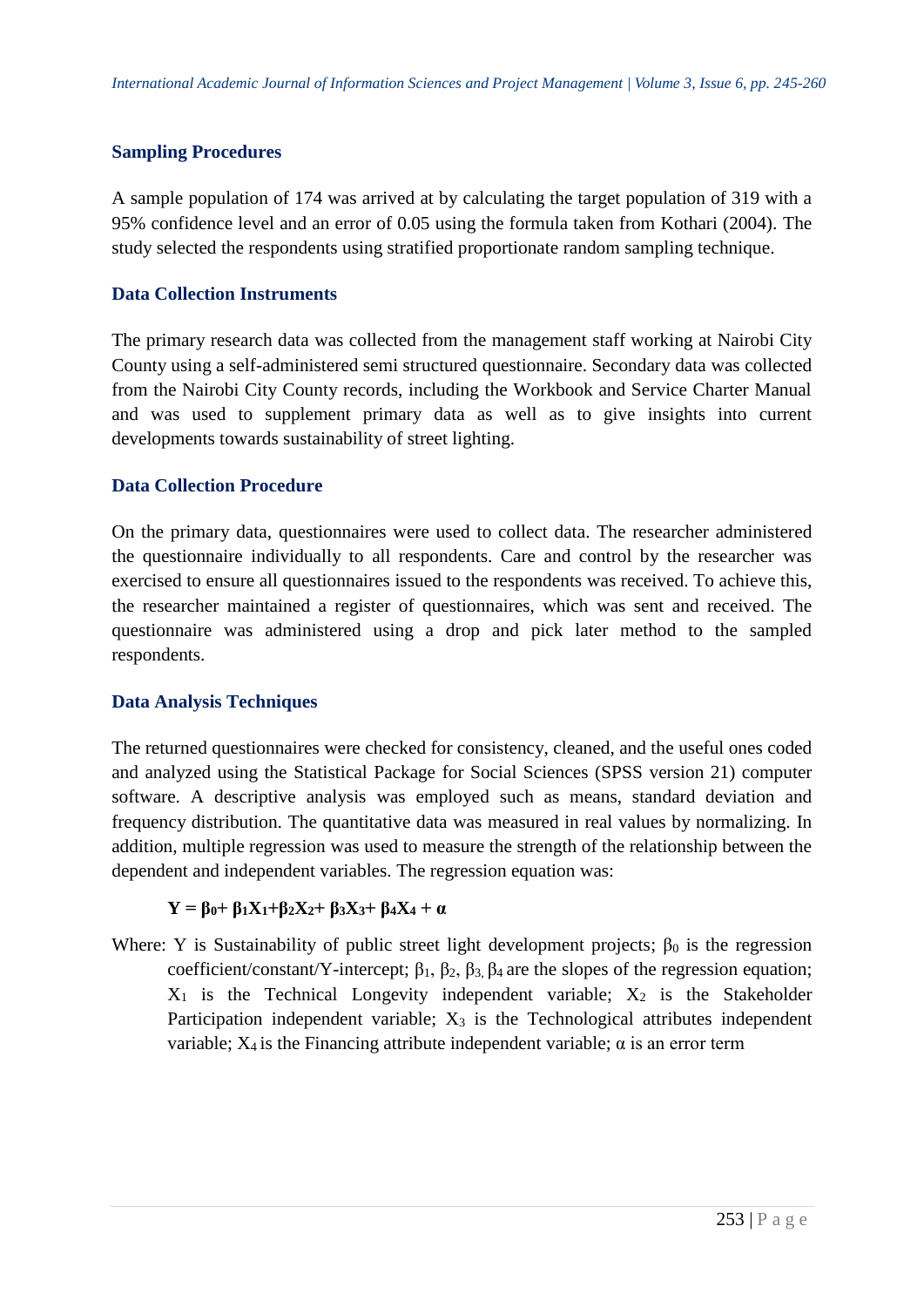#### **RESEARCH RESULTS**

In addition, the researcher conducted a multiple regression analysis so as to test relationship among variables (independent) on sustainability of Public Street light development projects in Nairobi County. The researcher applied the statistical package for social sciences (SPSS V 25.0) to code, enter and compute the measurements of the multiple regressions for the study.

#### **Table 1: Model Summary**

| <b>Model</b> |       |       | R Square Adjusted R Square Std. Error |       |
|--------------|-------|-------|---------------------------------------|-------|
|              | 0.854 | በ 729 | 0.720                                 | ).963 |

The adjusted  $\mathbb{R}^2$  was found to be 0.720 inferring that variations on sustainability of public street light development projects in Nairobi County which are explained by technical longevity, stakeholder involvement/participation, financing/funding and technological attributes were 72% which implies that the other remaining 28% was explained by other uncovered factors in this study that affect sustainability of public street light development projects in Nairobi County.

#### **Table 2: ANOVA**

| <b>Model</b> |            | <b>Sum of Squares</b> | df  | <b>Mean Square</b> | К      | Sig. |
|--------------|------------|-----------------------|-----|--------------------|--------|------|
|              | Regression | 302.34                |     | 75.585             | 79.549 | .000 |
|              | Residual   | 112.12                | 18  | 0.950              |        |      |
|              | Total      | 414.46                | 122 |                    |        |      |

In predicting the effects of technical longevity, stakeholder involvement/participation, financing/funding and technological attributes on sustainability of public street light development projects in Nairobi County, the regression model test was found to be significant since p-value was less than 0.05 and the calculated F (79.549) was larger than the F critical value of 2.446. This implies that the regression model was significant.

#### **Table 3: Regression Coefficients**

| <b>Model</b>              | <b>Unstandardized</b><br><b>Coefficients</b> |                   | <b>Standardized</b><br><b>Coefficients</b> |       | Sig. |
|---------------------------|----------------------------------------------|-------------------|--------------------------------------------|-------|------|
|                           | В                                            | <b>Std. Error</b> | <b>Beta</b>                                |       |      |
| (Constant)                | 0.929                                        | 0.212             |                                            | 4.382 | .000 |
| Technical longevity       | 0.872                                        | 0.298             | 0.671                                      | 2.926 | .004 |
| Stakeholder               | 0.617                                        | 0.227             | 0.541                                      | 2.718 | .008 |
| involvement/participation |                                              |                   |                                            |       |      |
| Financing/funding         | 0.728                                        | 0.294             | 0.654                                      | 2.476 | .015 |
| Technological attributes  | 0.661                                        | 0.228             | 0.568                                      | 2.899 | .005 |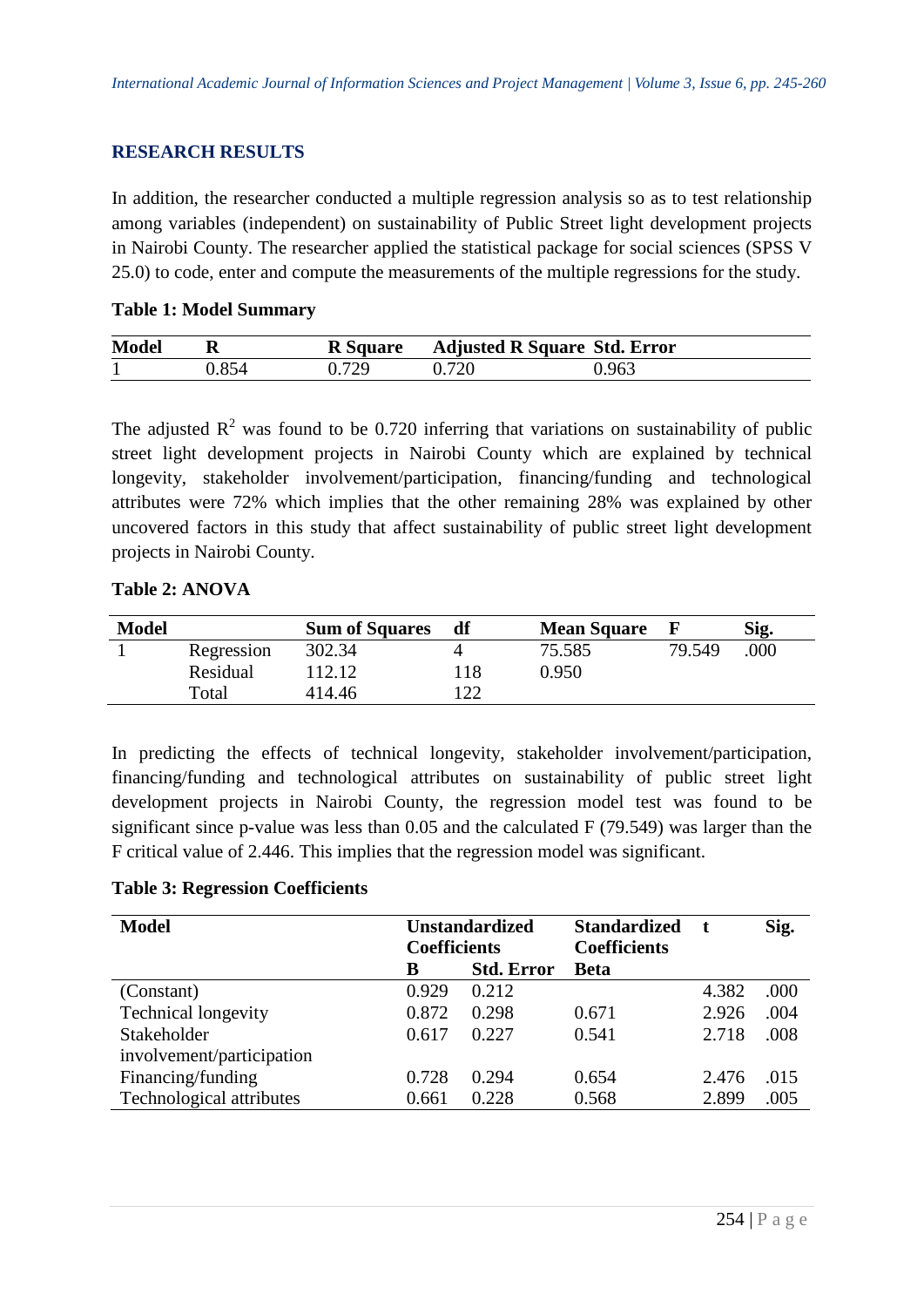The established model for the study was:

 $Y= 0.929+0.872X_1+0.617X_2+0.728X_3+0.661X_4$ 

The results reveal that sustainability of public street light development projects in Nairobi County will be 0.929 if all other factors are held constant. The study results also show that an increase in technical longevity will lead to a 0.872 increase in sustainability of public street light development projects in Nairobi County if all other factors are held constant. Again, as shown by  $r=0.617$ , the study reveals that increase in stakeholder involvement/participation would lead to an increase in the sustainability of public street light development projects in Nairobi County if all other factors are held constant. Further the study showed that if there was a unit change in financing/funding, a 0.728 increase in the sustainability of public street light development projects in Nairobi County would be realized if all other factors are held constant. Also, a unit change in technological attributes would lead to 0.661 increases in the Sustainability of public street light development projects in Nairobi County if other factors were constant.

Finally, the study showed that all variables were significant since p-values were less than 0.05 with technical longevity having the greatest effect on sustainability of public street light development projects in Nairobi County followed by financing/funding then technological attributes while stakeholder involvement/participation having the least effect on sustainability of public street light development projects in Nairobi County.

## **DISCUSSION OF THE FINDINGS**

The findings for influence of influence of technical longevity, stakeholder involvement/participation, financing/funding and technological attributes on sustainability of public street light development projects in Nairobi County are discussed in this section by linking them to literature.

## **Technical Longevity**

The study found that technical longevity influence sustainability of public street light development projects in Nairobi County. The study established that project maintenance and repair, monitoring of the project, operators competence and structural systems greatly influence sustainability of public street light development projects in Nairobi County. The study also found that electrical systems lowly influence sustainability of public street light development projects in Nairobi County. These findings are in line with Herring (2014) who argues that modern technology practices on public street lighting projects saves significant levels of energy and costs making such elements stay for a long period and sustaining the projects especially when costs are kept low and manageable. This is able to improve urban safety on street lighting projects hence enabling an appealing atmosphere worth living in, and sustainably reduces CO2 emissions.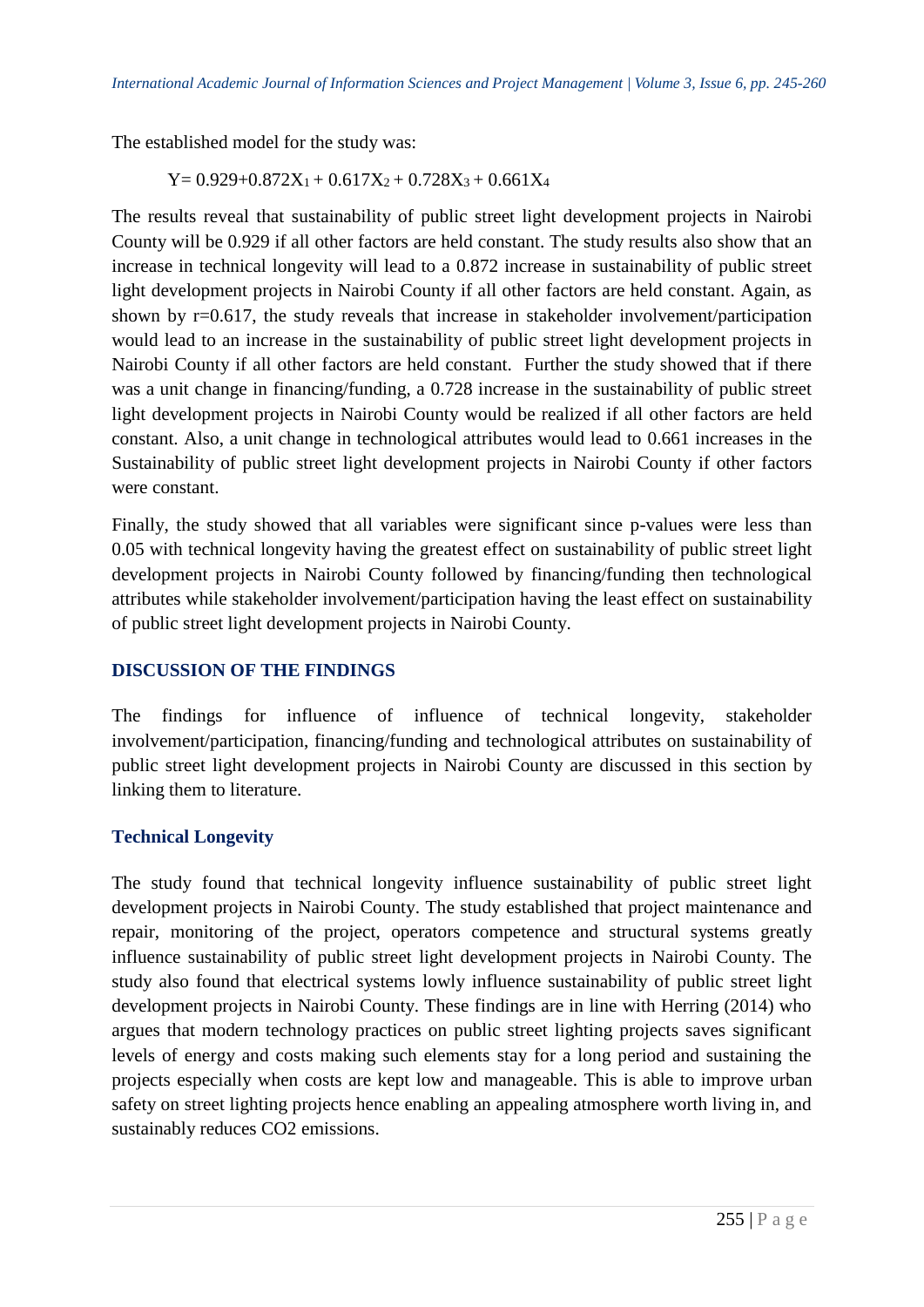#### **Stakeholder Involvement/Participation**

The study found that stakeholder involvement/participation influence sustainability of public street light development projects in Nairobi County greatly. The study established that feasibility study, capacity building and management committee greatly influence sustainability of public street light development projects in Nairobi County. The study also revealed that labour provision moderately influence sustainability of public street light development projects in Nairobi County. These findings are supported by Michener (2008) who reported that development actors believe that participation rescues the development industry from being top-down, paternalistic, and dependency-creating. In addition, Michener (2008) suggested that urban development actors should facilitate primary stakeholders towards enhancing participation, empowerment and ownership of the development interventions for their sustainability.

## **Financing/Funding**

The study found that financing/funding greatly influence sustainability of public street light development projects in Nairobi County. Further, the study found that sources of funds, development agencies and donor funds influence sustainability of public street light development projects in Nairobi County greatly. The study also found that partnerships influence sustainability of Public Street light development projects in Nairobi County moderately. These findings are in line with Hager (2015) who argues that it is important to have a financing strategy with several different sources of income as opposed to relying on just one or two donors. Having multiple sources of funds allows flexibility and a country can choose and change the projects it wants to run if it can comfortably finance using internally generated funds.

#### **Technological Attributes**

The study found that technological attributes greatly influence sustainability of public street light development projects in Nairobi County. The study established that type of lamp used, innovations and improvement and L.E.D technology greatly influence sustainability of Public Street light development projects in Nairobi County. The study found that solar streetlights moderately influence sustainability of Public Street light development projects in Nairobi County. These findings conforms to Terry (2007) who says technology simplifies and reduces task needing manual skill and strengths especially in factories and either forms of production property applied can increase productivity. The level of technology employed significantly influences the completion and effectiveness of rural electrification projects.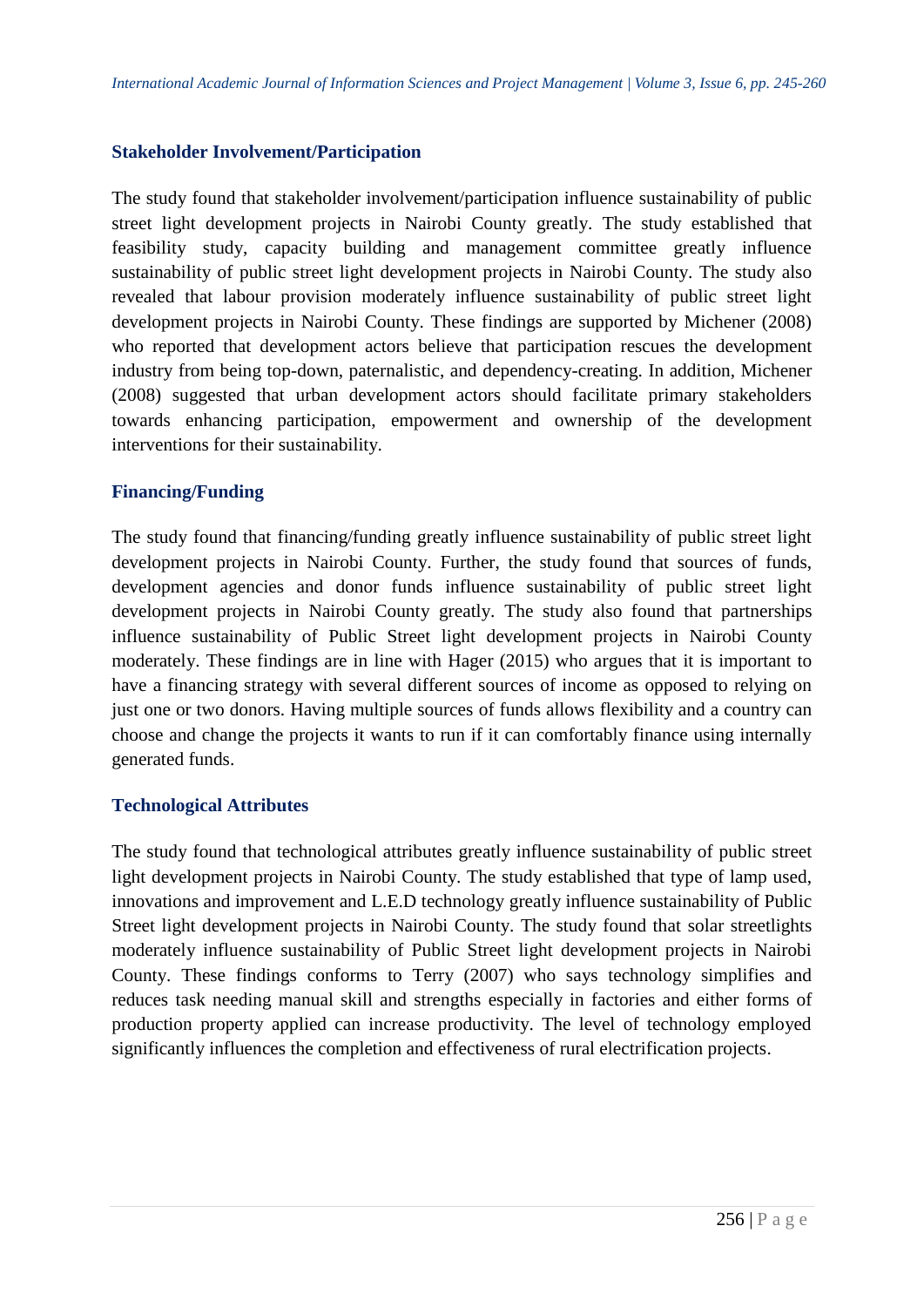# **CONCLUSIONS**

The study concluded that technical longevity influence sustainability of public street light development projects in Nairobi County significantly. Some of the factors contributing to this influence were found to be project maintenance and repair, monitoring of the project, operators competence and structural systems. These had a great influence on sustainability of public street light development projects in Nairobi County.

In addition, the study concluded that influence sustainability of public street light development projects in Nairobi County greatly and significantly. The study established that feasibility study, capacity building and management committee are some of identified factors leading to a great influence sustainability of public street light development projects in Nairobi County.

Further the study concluded that financing/funding greatly and significantly influence sustainability of public street light development projects in Nairobi County. Some of the factors having great and significant influence on sustainability of public street light development projects in Nairobi County were found to be sources of funds, development agencies and donor funds and partnerships.

The study also concluded that technological attributes greatly and significantly influence sustainability of public street light development projects in Nairobi County. The study revealed that type of lamp used, innovations and improvement and L.E.D technology greatly influence sustainability of Public Street light development projects in Nairobi County. The study found that solar streetlights moderately influence sustainability of Public Street light development projects in Nairobi County.

## **RECOMMENDATIONS**

The study recommended that management team of Nairobi County Government should consider operation competency when initiating a project of Public street light development. This aspect of operation competence would enable the management team to assess experience of project teams brought on board.

The project stakeholders of the Nairobi County should also consider product reliability of the street light components since these had a significant effect on the sustainability. Furthermore, the management should establish a strong monitoring team with responsibility of monitoring the performance of the street light in order to establish and identify those which failed or about to fail and make replacement before they failed completely, as shown by effects of maintenance and repair.

The study further recommended that that the County Government of Nairobi should form a competent committee with task of determining the project requirements. The committee should develop a plan on how the project would be introduced, implemented and properly managed. The committee would also come up with a budget or cost of the project as well as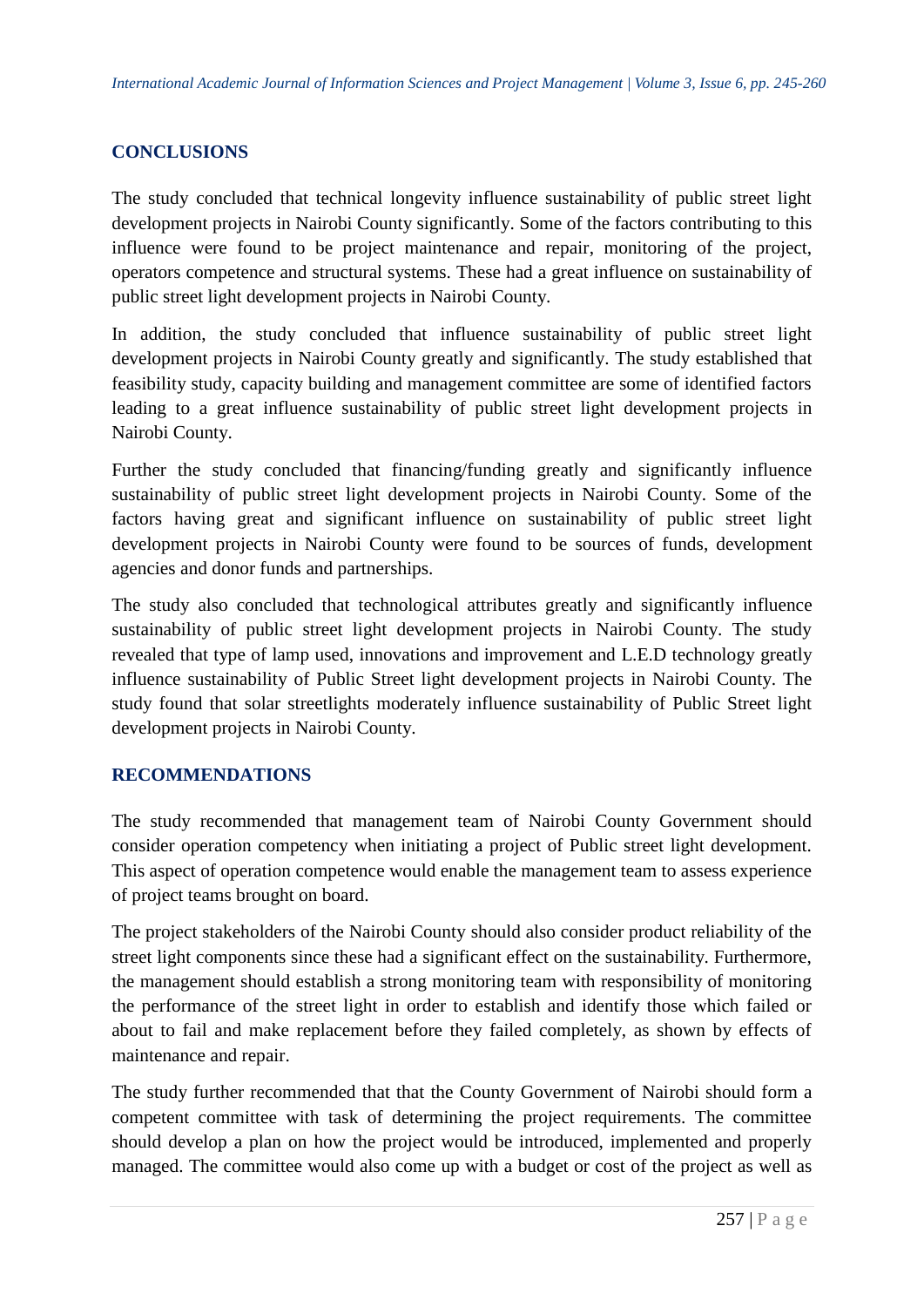labour requirements. Capacity building should also be done to enhance efficiency of the project. This would enhance sustainability of street light development project.

The study also recommends that there is a need for innovations and improvement in Public Street light development projects. This can be done through coming with strategies to ensure that the initiated Public Street light development projects are sustained for as long as possible. Use of LED lamps and introduction of high-intensity discharge lamps would improve Public Street lighting.

The study recommends that county government should limit overdependence on donor funds and indeed focus on establishing income generating activities and venture into multiple sources of funds for their projects. This would improve their financial sustainability. In addition, the county government should diversify their funding base and should try to strike a balance between internally generated and external funding. To mitigate against the uncertainty surrounding external donor funding.

#### **REFERENCES**

- Akaki, H. (2009). *Sustainable Management of Micro Hydropower Systems for Rural Electrification: The Case of Mt. Kenya Water Catchment Area*. Unpublished MBA Thesis, University of Nairobi.
- Bastakoti, B.P. (2009). Rural Electrification and Efforts to Create Enterprises for the Effective Use of Power. *Journal of Applied Energy*, 76, 145-155.
- Basu, S., Fernald, J. G., & Shapiro, M. D. (2010). Productivity Growth: Technology, Utilization, or Adjustment?. In *Carnegie-Rochester conference series on public policy* (Vol. 55, No. 1, pp. 117-165). North-Holland.
- Baumann, R. C. (2005). Radiation-induced Soft Errors in Advanced Semiconductor Technologies. *Device and Materials Reliability, IEEE Transactions on*, *5*(3), 305-316.
- Brian, J. E. (2013). *Sustainability of Rural Development Projects in Less Developed Countries*: *The Link Between Project Design and Sustainability*. IDM-Mzumbe, Morogoro, Tanzania. 177pp.
- CCI (2010): *Street Lighting Retrofit Projects: Improving Performance while Reducing Costs and Greenhouse Gas Emissions*. Clinton Climate Initiative, Clinton Foundation: New York, USA.
- Clarke R. V. (2008). Improving Street Lighting to Reduce Crime in Residential Areas, Problem-Oriented Guides for Police Response Guides Series No. 8, *Centre for Problem-Oriented Policing, Inc.*
- DFID (2010). *Strategies for Achieving the International Development Target: Making Government Work for Poor People.* David Fulton Publishers, London, UK.
- Diego, R. & Bart, P. (2008). Participatory Methods of Measuring Empowerment, Monitoring and Evaluation in Agriculture. *Ground Up*, *PELUM Association* 1: 26-28.
- Faull, N. (2004). WHY of Implementing Operations Strategy. *POM* (pp. 002-0242). Mexico: University of Cape Town.
- Fellows, M. R. (2008). Graph Layout Problems Parameterized by Vertex Cover. In *Algorithms and Computation* (pp. 294-305). Springer Berlin Heidelberg.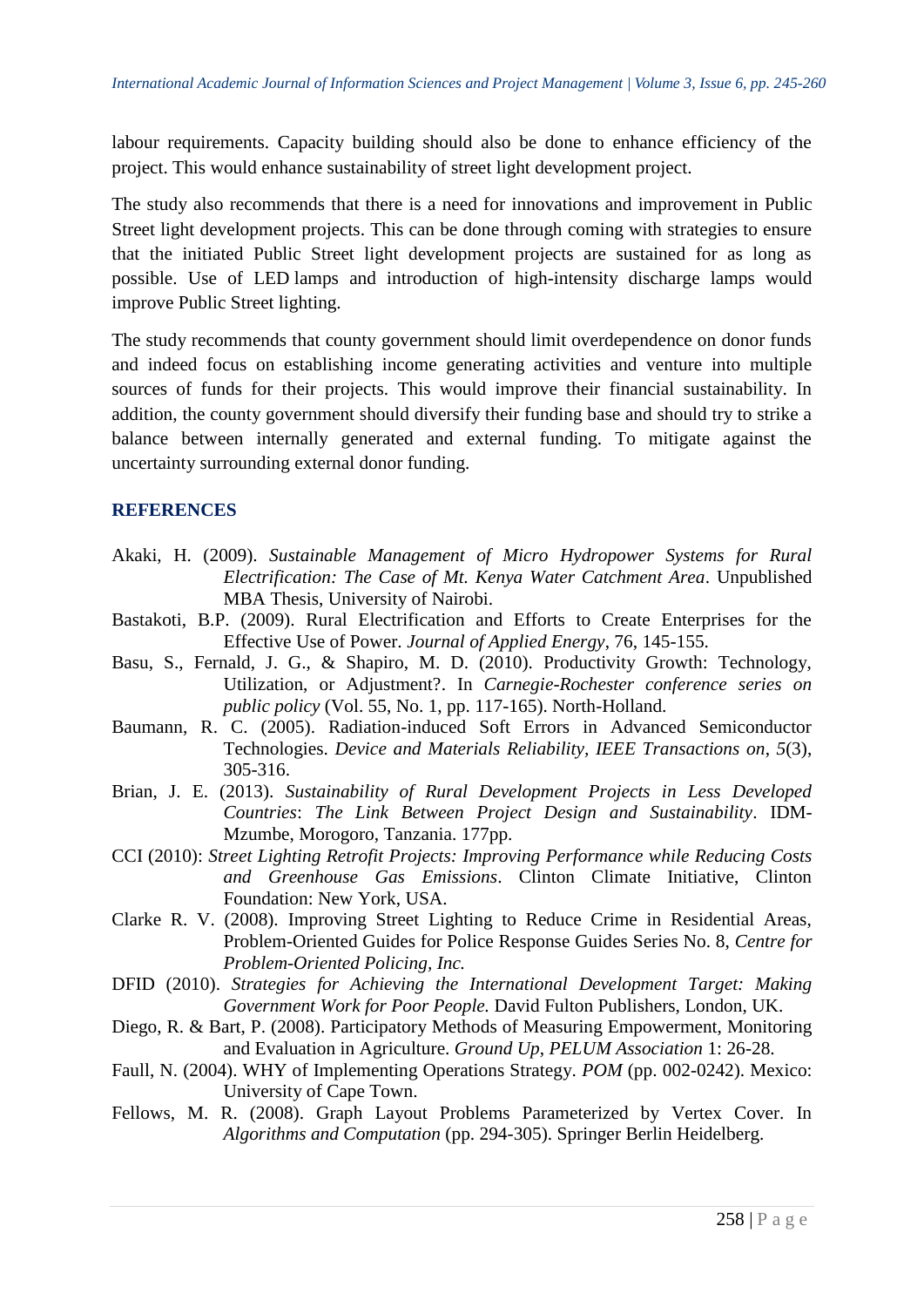- Hager, M. A. (2015). Financial Vulnerability Among Arts Organizations: A Test of the Tuckman-Chang Measures*. Nonprofit and Voluntary Sector Quarterly* 30(2), New Orleans, LA.
- International Monetary Fund (IMF), (2008). Fiscal Policy as a Countercyclical Tool, Chapter 5 in *World Economic Outlook* (Washington, October), pp. 159–96.
- Jones D. C. (2012), Solar Photovoltaic and Energy Efficient Municipal Street lighting. SE-Solar Co. Ltd. Retrieved from < http://www.sesolarenergy.com > cited on 07 May 2013.
- Kenya Power Company (2014). *Barriers to Electrification for Under Grid Households in Rural Kenya* (No. w20327). National Bureau of Economic Research.
- King'ara, N. (2006). *Procedural Fairness and the Privatization of Public Services: a case Study of the Street Lighting Contract Between Nairobi City Council and adopt-a- light limited*. Unpublished MBA thesis, university of Naorobi.
- Koontz, I. H., & O'Donnell, J. E. (2012). *Implanting Strategic Management.* Europe: Prentice Hall.
- Kothari C, R, (2004). *Research methodology, Methods and Techniques*. (2nd Revised Edition) New Delhi: New Age International limited.
- Letza, S., & Sun, X. (2012). Corporate Governance: Paradigms, Dilemmas and Beyond. *Poznan University Economic Review*, *2*(1), 43-59.
- Magutu, S. T. (2010) Formulation and Implementation of Operations Strategy in the Nairobi City County's Solid Waste Management. *African Journal of Community Development*, *1*(1).
- Mandri-Perrott, C (2012): Connecting Colombia's Poor to Natural Gas Services: Lessons Learned from a Completed Output-Based Aid Project*. OBA Approaches*
- Michener, C. D. (2008). *Community Participation in Development Projects: The World Bank Experience.* FAO, Rome. 217pp.
- Mugenda M .O & Mugenda G. A. (2003). Research Methods: Quantitative and
- New York City Global Partners (2011): *Best Practice: Promoting Solar Energy*. NYCGB, New York.
- NYCGP, N. Y. (2009). Best Practice:LED Street Lighting Energy and Efficiency Program. In *[http://www.nyc.gov/html/unccp/gprb/downloads/pdf/LA\\_LEDstreetlights.pdf.](http://www.nyc.gov/html/unccp/gprb/downloads/pdf/LA_LEDstreetlights.pdf)*  Los Angeles: NYCGP.
- Oda, H., & Tsujita, Y. (2011). The Determinants of Rural Electrification: the case of Bihar, India. *Energy Policy*, *39*(6), 3086-3095.
- Onabanjo, O. O. (2010). Vitamin Profile of Some Standardized Nigerian Composite Dishes.*International journal for vitamin and nutrition research*, *80*(6). 378.
- Parente, B., J. & Prescott, L. (2011). *Understanding Sustainable Development*. Earthscan Ltd, London. 288pp.
- Patrick, C. (2014) *Construction Project Planning and Scheduling. New Jersey: Pearson, Prentice Hall.*
- Rukwaro, R. N. (2006). *The Education Concept of Low Vision Interventions*: The Kenyan Model. Retrieved May, *3*, 2009.
- Saghir, J. (2005) Energy and Poverty: Myths, Links and Poverty Issues. Technical Report. *The World Bank. Energy Working Notes* No 4.
- Sustainable Business (2012). LED Streetlights Save Baltimore More Than \$2 Million Per Year. SustainableBusiness.com, 22.8.12. Retrieved on 17.04.13 from http:..www.sustainablebusiness.com.index.cfm.go.news.display.id.23996
- Terry, A. K. (2007). Grassroots Innovations for Survival. *ILEIA Newletter for Low External Input and Sustainable Agriculture 16 (2):15-24.*